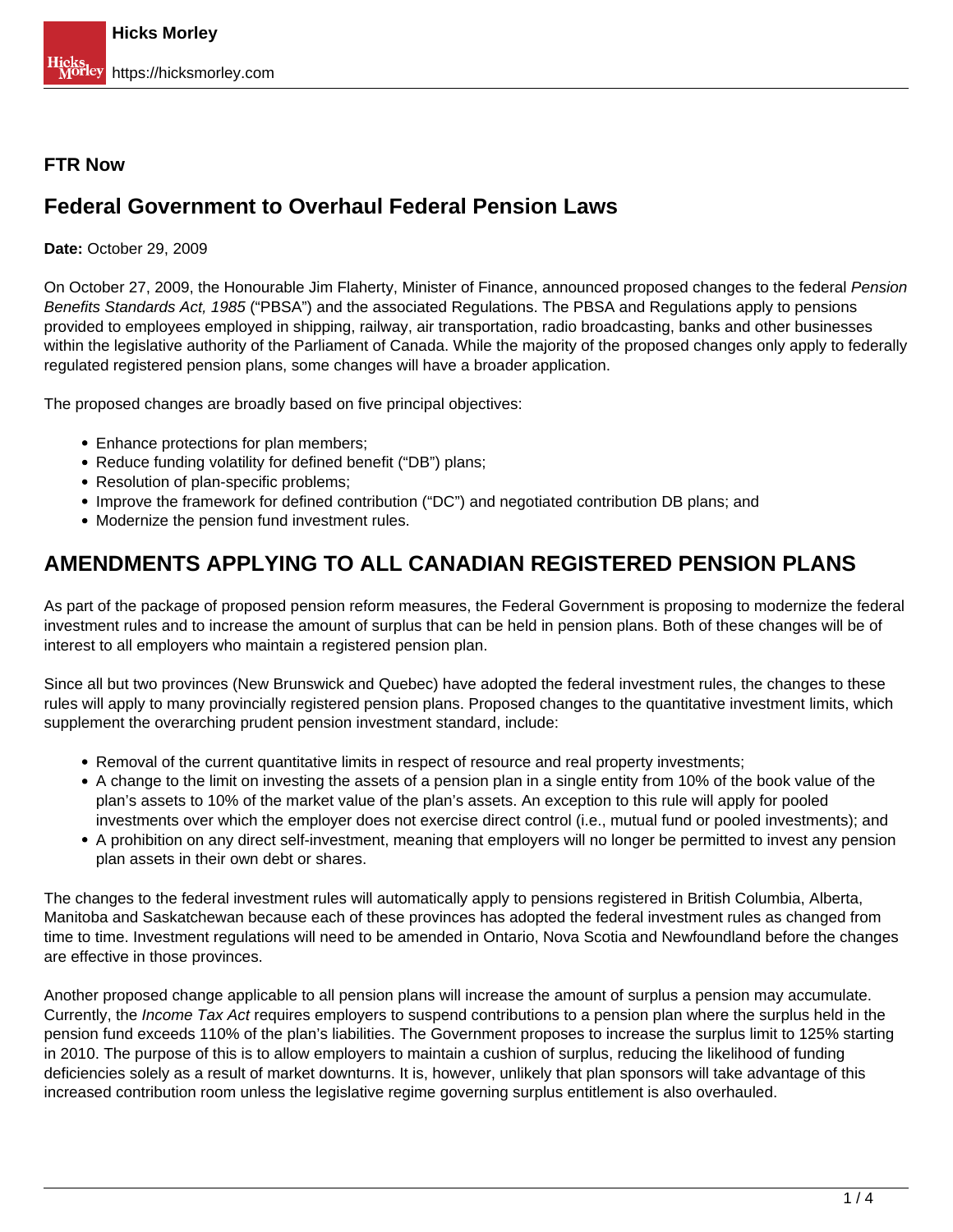# **AMENDMENTS APPLYING TO FEDERALLY REGULATED PENSION PLANS**

# **ENHANCED PROTECTIONS FOR PLAN MEMBERS**

One of the most significant proposed changes to the PBSA will require plan sponsors to fully fund pension benefits on a plan termination. A solvency deficiency existing at the time of termination will be required to be amortized in equal payments over no more than five years and will be considered an unsecured debt of the company until satisfied. This measure is intended to improve benefit security for members by eliminating the possibility, which exists under the current rules, that a pension plan could be voluntarily terminated at a time when plan assets are not sufficient to pay the full amount of promised benefits. The proposed change will bring the PBSA rules regarding termination funding in line with the rules applicable in all other provincial jurisdictions, except Saskatchewan.

The PBSA will also be amended to provide immediate vesting of a member's entitlement in a pension plan. Currently, the PBSA requires full vesting after two years of plan membership. Existing eligibility and locking-in rules will not be changed.

Another significant proposal will require enhanced member disclosure, including annual information regarding the funded status of a DB pension plan and the investment of a plan's assets. In addition, an obligation to provide annual statements to former members and retirees has been introduced. Finally, the PBSA will be amended to expressly permit the use of electronic communications, where a member provides positive consent.

In addition to these significant benefit security changes, the Government has also advised that the PBSA and the Regulations will be amended as follows:

- Employer contribution holidays will be limited to situations in which a plan is fully funded with a "solvency margin" of 5%;
- Plan amendments which introduce benefit improvements will be void in cases where the amendment will cause the solvency ratio of the plan to drop below 85% (or the solvency ratio is already below 85%), unless the employer immediately funds the cost of the benefit improvement; and
- Employer declared partial terminations will be eliminated.

# **REDUCE FUNDING VOLATILITY FOR DB PLAN SPONSORS**

Another very significant proposed change is the introduction of a new standard for calculating solvency deficiencies. The going-concern funding standard will remain unchanged.

Under the proposed new standard for calculating minimum solvency funding requirements, special payments will be based on the solvency ratio of the plan over a three year period. The year in which the current valuation is performed and the previous two years will be used to determine the average solvency ratio, using the market value of the plan's assets in each valuation. The proposal also provides that past solvency deficiencies will be consolidated each time a new valuation is prepared. In order to implement the new solvency funding standard, the PBSA will be amended to require annual actuarial valuations.

The proposed solvency deficiency calculations are unique – no other Canadian jurisdiction has adopted similar rules.

The Government is also proposing to permit the use of letters of credit on a permanent basis to satisfy solvency payments, up to a limit of 15% of a plan's assets.

### **RESOLUTION OF PLAN-SPECIFIC PROBLEMS**

One of the unique changes proposed by the Government will amend the PBSA to create a "workout scheme" for distressed pension plans, to resolve plan-specific problems that arise when a plan sponsor cannot meet funding requirements. A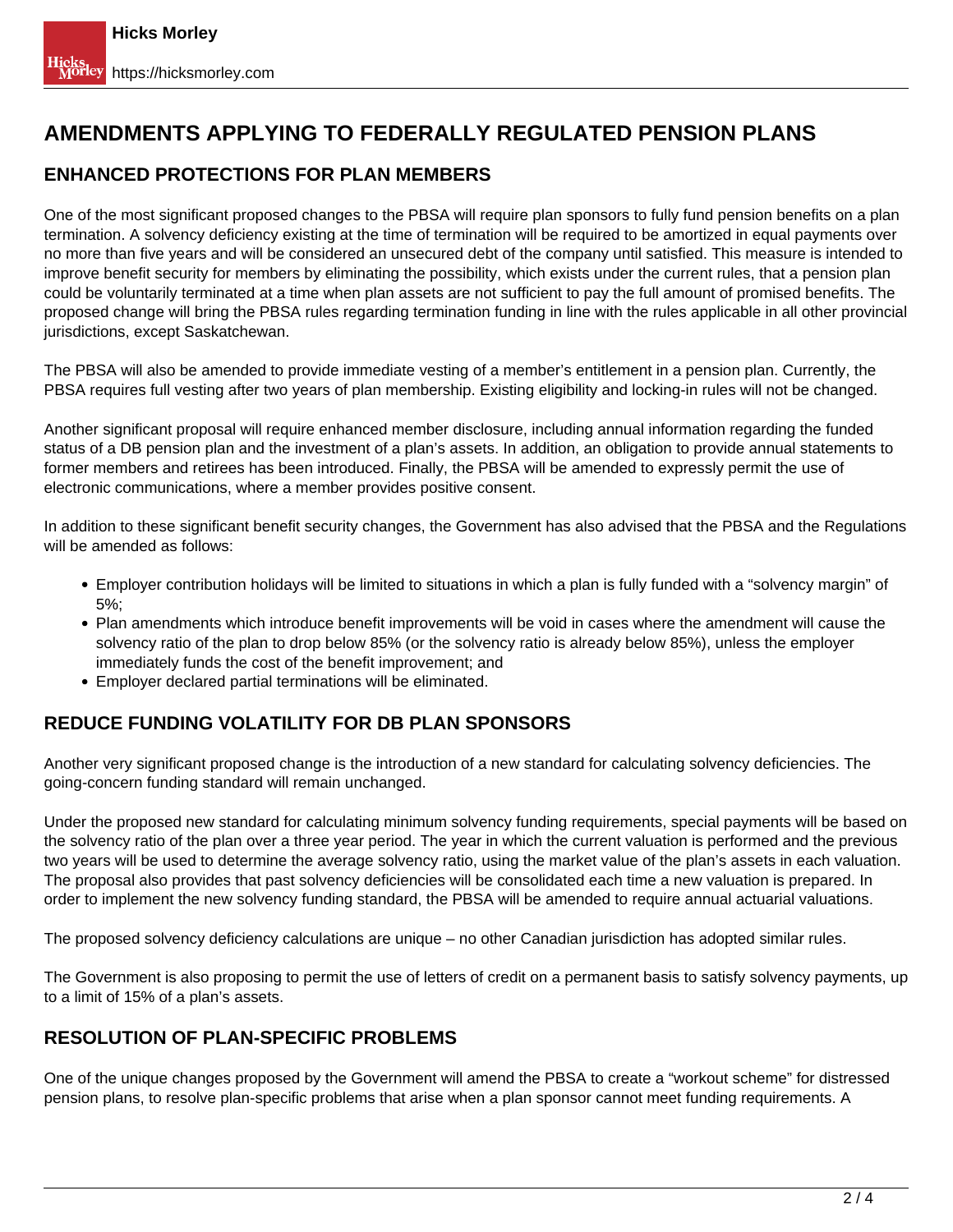workout scheme will permit sponsors, plan members (and unions) and retirees of a distressed plan to negotiate funding arrangements that do not strictly comply with the funding regulations in order to facilitate a restructuring of the pension plan.

Under the workout scheme, the employer will be eligible for a short moratorium on special payments. During the moratorium period, the parties (i.e., the employer, members, retirees and applicable unions) will be at liberty to negotiate changes to their pension arrangements, including the schedule of special payments. Member and retiree consent will be required in order to move ahead with the changes to the pension arrangements and the negotiated workout scheme will also be subject to Ministerial approval.

### **FRAMEWORK FOR DEFINED CONTRIBUTION AND NEGOTIATED CONTRIBUTION DEFINED BENEFIT PLANS**

The Government is also proposing to amend the PBSA and the Regulations to provide much needed clarification with respect to the framework for DC and negotiated contribution defined benefit plans ("NCDB") (which are generally multi-employer pension plans where the level of contributions are collectively bargained). The PBSA will be amended to provide measures specific to both types of plans, reflective of their differences from single employer DB plans.

In particular, the Government has proposed the following changes regarding DC plans:

- Explicit guidance will be provided on the responsibilities and accountabilities applicable to employers, administrators, members and service providers (the CAP Guidelines will be considered the best practices benchmark);
- SIP&Ps will no longer be required for CAP-style DC plans; and
- DC plans will have the option to permit members to receive variable benefits directly from a DC plan.

The Government is proposing to include specific rules in the PBSA and Regulations for NCDB plans. Most significantly, employer contributions will be limited to the level negotiated in the collective agreement, and accrued benefits provided under NCDB plans may be reduced if the plan is underfunded. These proposed changes along with a number of other technical changes will bring the PBSA in line with the rules applicable to NCDBs in other jurisdictions.

### **OTHER PROPOSED MEASURES**

The Government has also proposed a litany of other significant amendments to the PBSA and Regulations. Of particular note:

- The proposed changes will provide the Minister with the authority to sign on to the proposed Agreement Respecting Multi-Jurisdictional Pension Plans created by the Canadian Association of Pension Supervisory Authorities;
- Benefits of members who cannot be located following a plan termination will be permitted to be transferred to a yet to be named central repository;
- The schedule applicable to employer contributions will be changed to monthly payments (instead of quarterly).

The Government has not yet tabled the legislation or published draft regulations that will be required to give effect to the proposed changes and has not yet given a timeframe in which it expects to have these changes in force. Hicks Morley's [Pension and Benefits Practice Group](https://hicksmorley.com/expertise/pension-benefits-and-executive-compensation/) will continue to monitor these developments and will provide you with further updates as they arise.

If you have any questions with respect to how these proposed changes may affect your pension plan, please contact a member of our **Pension & Benefits Group.**